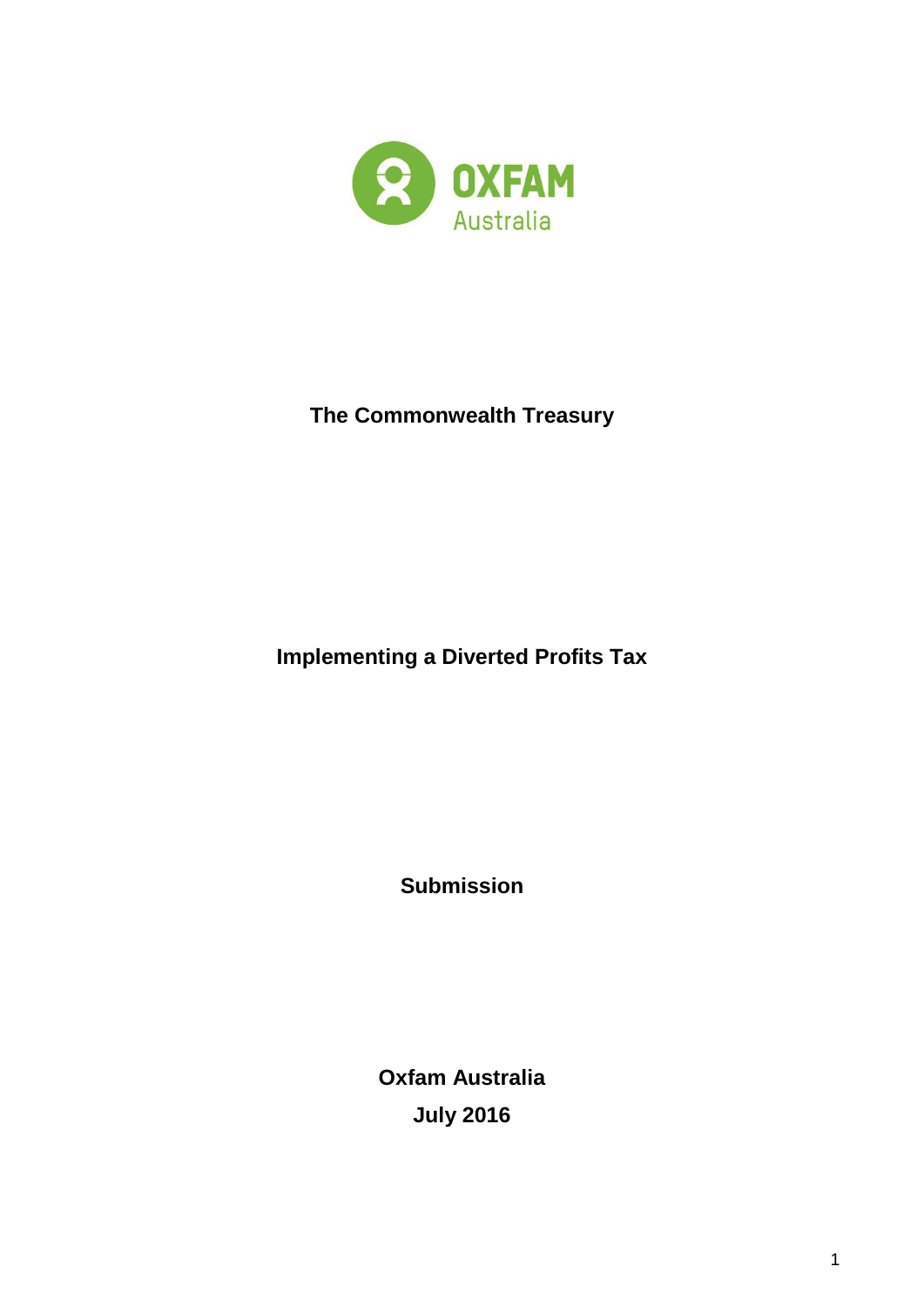#### **1. Introduction**

Oxfam Australia welcomes this opportunity to provide a submission on implementing a Diverted Profits Tax (DPT). We also welcome the Australian Government's announcement in the 2016-17 budget that it will introduce a DPT to help ensure that entities operating in Australia cannot avoid Australian taxation by transferring profits, assets or risks offshore through related party transactions that lack economic substance.

Data released by the Australian Taxation Office (ATO) shows that over 1 in 3 companies with turnover above \$100 million did not pay any tax in 2013-14. At a time when many multinational corporations are not paying their fair share of tax, Oxfam Australia believes that the DPT is a step in the right direction.

### **2. About Oxfam Australia**

Oxfam Australia is an independent, not-for-profit, secular development agency whose vision is of a just world without poverty. Oxfam:

- undertakes long-term development programs,
- provides emergency response during disaster and conflict,
- undertakes research, advocacy and campaigning to advance the rights of poor and vulnerable people, and
- promotes fair trade, supporting local artisans and producers through our shops and Fairtrade food brand.

In 2014-15, Oxfam worked with partner organisations in 85 countries around the world, including indigenous Australia, to improve the lives of 25 million people. Of that number, Oxfam Australia directly reached more than 5 million people — 2.3 million people through our 106 long-term development and advocacy projects with the help of 525 partner organisations; and, in partnership with Oxfam affiliates, almost 3 million people who were affected by disaster or conflict.

Oxfam Australia has more than 500,000 supporters in Australia who contribute skills, time and financial support to advance our work. We are a member of Oxfam International, a global confederation of 18 organisations that work together, investing more than \$1 billion a year to overcome poverty, inequality and injustice in more than 85 countries around the world.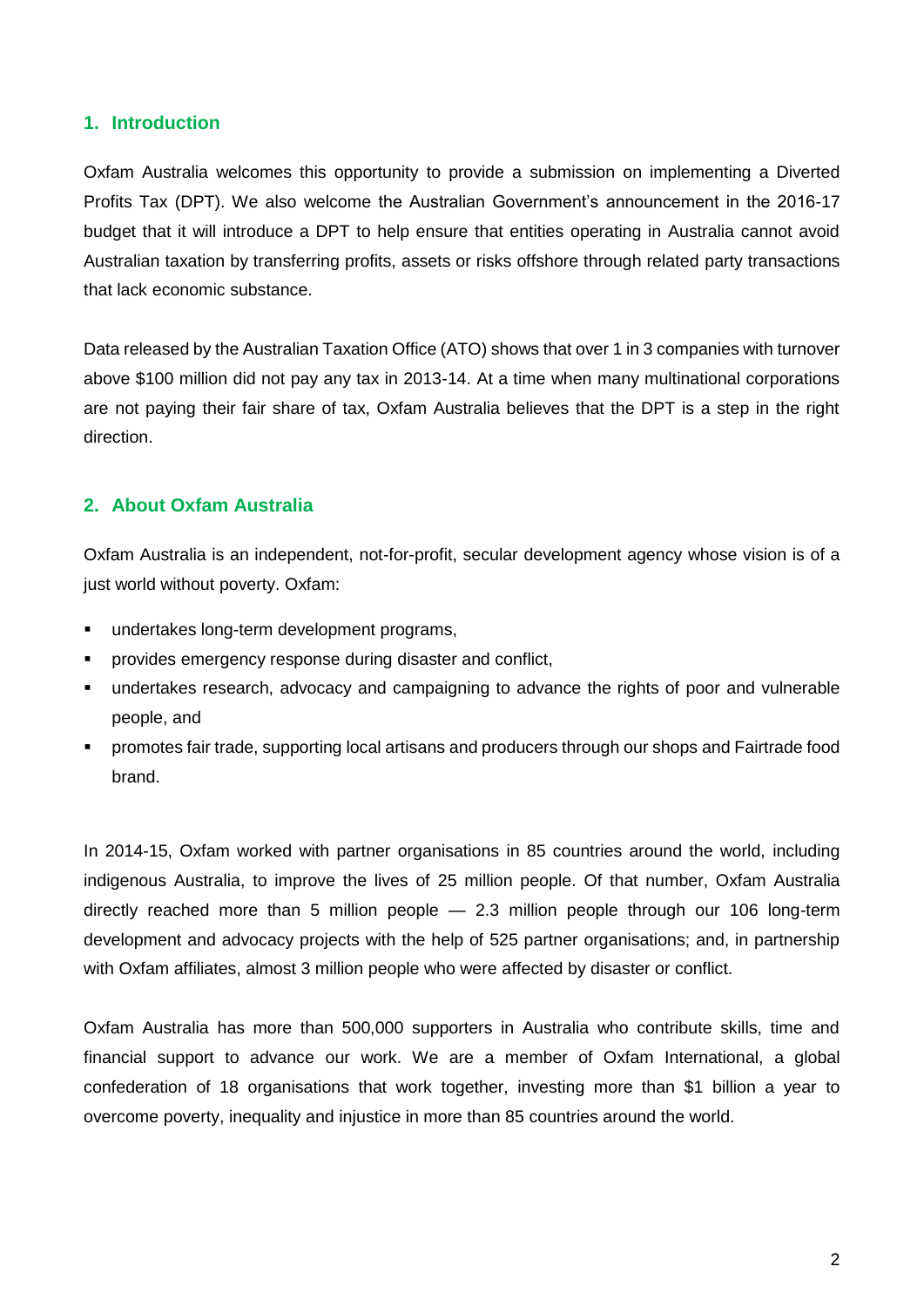Recent research by Oxfam showed that in 2015, the richest 62 individuals in the world owned more wealth than the poorest 50% of people combined<sup>1</sup>. At a time when inequality is increasing around the world, fiscal policy, and in particular taxation can have a huge impact on the fight against poverty. As shown in Oxfam Australia's recent report *The Hidden Billions<sup>2</sup>* , we estimate that in 2014 tax minimising Australian-based multinationals deprived Australia of AUD \$6 billion in tax revenue, and also deprived developing countries of AUD \$3 billion in vital public funds. With inequality worsening around the world, making the fight against poverty even harder, companies must pay their fair share of taxes, so that the revenue can be used to improve people's lives, both here and for the world's poorest peoples.

#### **3. Tax payers subject to the DPT**

-

The current proposal indicates that the DPT will apply to significant global entities operating in Australia. In line with the December 2015 Multinational Tax Avoidance legislation, a global entity is defined as an entity or group of entities with annual global income of \$1 billion or more.

**Oxfam Australia believes that this threshold of global income is too high for the purposes of the DPT, and needs to be lowered to \$250 million in line with the ATO definition of large business<sup>3</sup> . The current definition would preclude many large multinationals operating in Australia.** 

Oxfam Australia supports the *de minimis* threshold of \$25 million designed to preclude entities that do not pose a significant compliance risk. However, we note that this threshold is on the high-side.

<sup>1</sup> Oxfam International, "An economy for the 1%", *Oxfam Briefing Paper,* January 2016.

<sup>2</sup> Jamaldeen, M., (2016), The Hidden Billions, Oxfam: Melbourne. Retrieved from https://www.oxfam.org.au/wp-content/uploads/2016/06/OXF003-Tax-Havens-Report-FA2-WEB.pdf:

<sup>3</sup> ATO. (2016). *Large business.* Retrieved from https://www.ato.gov.au/business/large-business/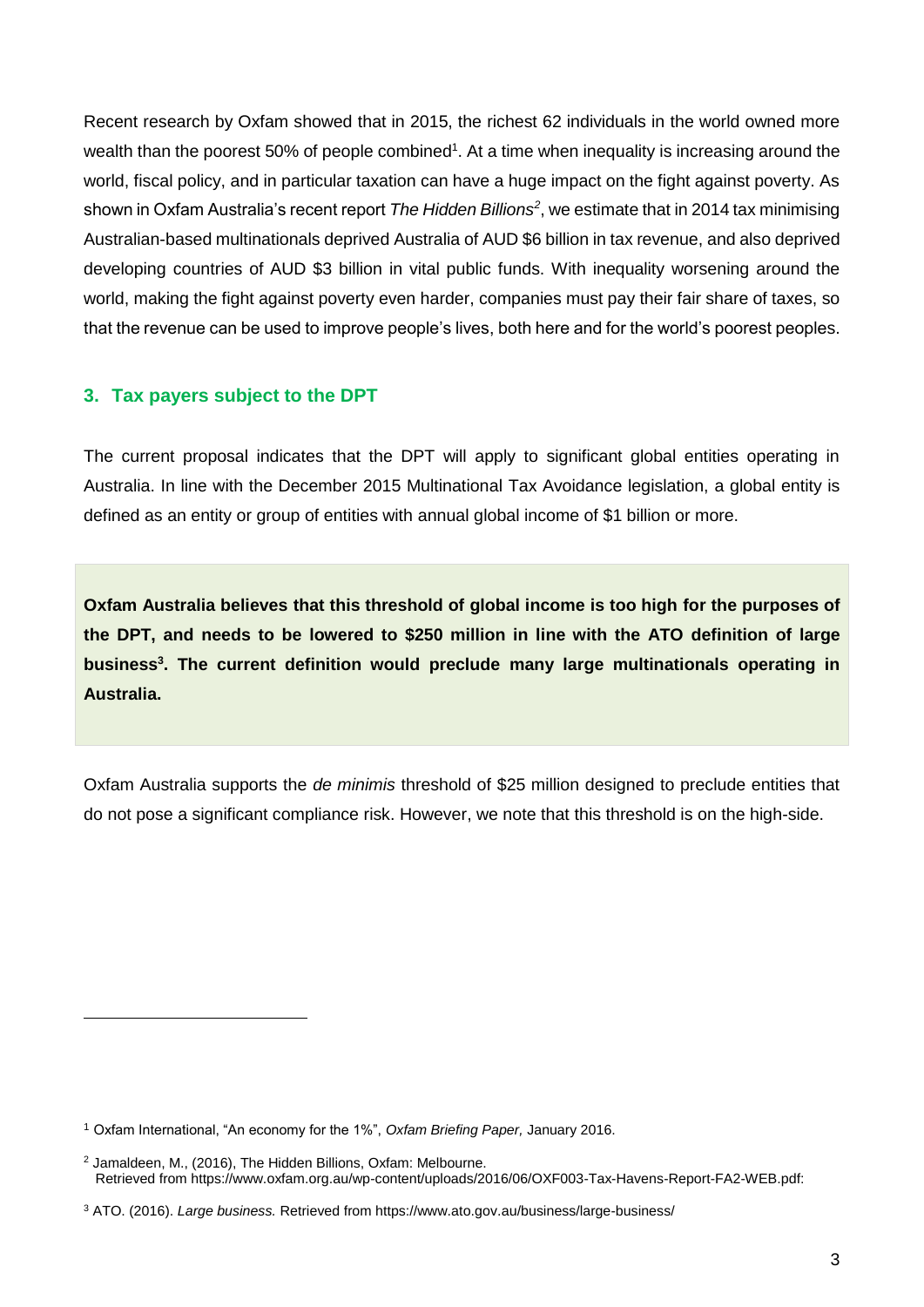### **4. The effective tax mismatch requirement**

In addition to the scope requirements, there are two tests required for the DPT to be activated:

- The transaction has given rise to an effective tax mismatch; and
- The transaction has insufficient economic substance.

The current proposal imposes a penalty tax rate of 40 percent on profits transferred offshore through related party transactions with insufficient economic substance that reduce the tax paid on the profits generated in Australia by more than 20 percent.

**Oxfam Australia believes that the 20 percent effective tax mismatch threshold is too high, and would allow large multinational companies to keep shifting profits up to this threshold.**

In the table below we have produced two simulations (assuming a 15% rate of return on turnover<sup>4</sup>) that show the tax loss due to two multinational corporations (above the *de minimis* threshold) claiming deductions that reduce their Australian tax liability by less than 20%.

These simulations are based on a scenario where a company claims deductions that reduce tax payable in Australia by 18%. A large multinational with Australian turnover of \$ 2 billion, for example, will be able to avoid paying over \$16 million in tax in Australia since the DPT will not come into play. A smaller multinational, with Australian turnover of \$ 750 million will be able to avoid paying over \$6 million in tax to the ATO.

|                                                   | <b>Companies with</b><br>turnover above \$1 bn | <b>Companies with</b><br>turnover below \$1 bn |
|---------------------------------------------------|------------------------------------------------|------------------------------------------------|
| Total annual Australian turnover                  | \$2,000,000,000                                | \$750,000,000                                  |
| Estimated (15%) profit before deductions          | \$300,000,000                                  | \$112,500,000                                  |
| Total actual tax due in Australia                 | \$90,000,000                                   | \$33,750,000                                   |
|                                                   |                                                |                                                |
| Offshore deductions claimed (18%)                 | \$16,200,000                                   | \$6,075,000                                    |
| Total tax paid in Australia after deductions      | \$73,800,000                                   | \$27,675,000                                   |
| Tax loss to Australia circumventing DPT           | \$16,200,000                                   | \$6,075,000                                    |
| Percent reduction in the Australian tax liability | 18%                                            | 18%                                            |

Notes: these simulations are based on an assumed rate of return of 15%.

-

<sup>4</sup> This is based on analysis of 2013-14 ATO data on turnover and tax payable, which lists public and foreign entities (including foreign private companies) with total income of \$100 million or more.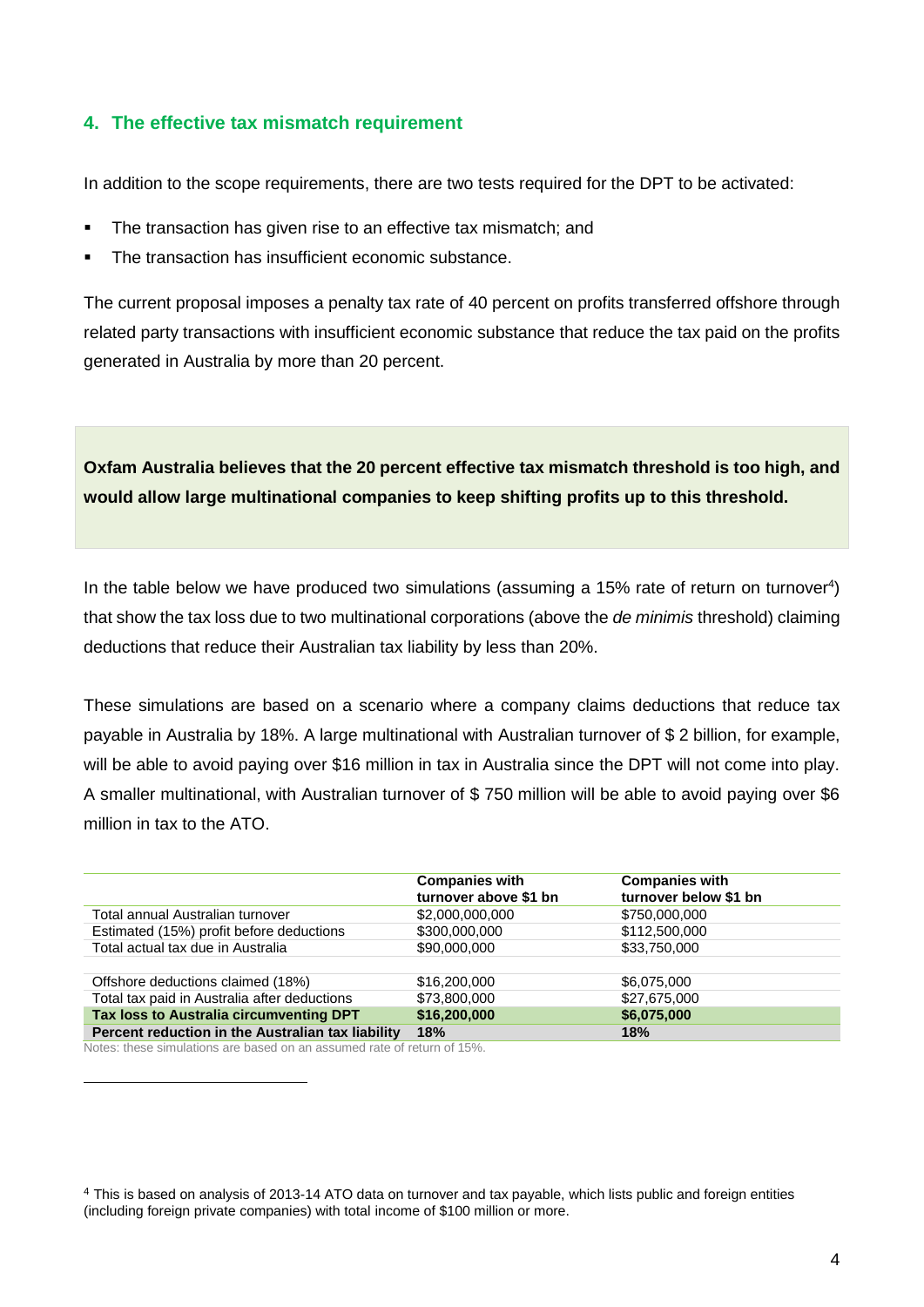Our analysis of ATO data (from 2013-14) shows that there are 290 public and foreign entities (including foreign private companies) with Australian turnover above \$1 billion, and 1248 entities with turnover between \$100 million and \$ 1 billion. Though not every company would be returning an accounting profit in any given financial year, as shown in the table above, the proposed effective tax mismatch threshold gives large multinationals sufficient room to keep shifting profits. The result of this is that Australia is likely to continue losing millions even with a DPT in place.

### **5. Recommendations**

In response to the issues identified in this submission, Oxfam Australia proposes three key recommendations:

## **Recommendation 1: lower the global entity threshold to \$250 million in line with the ATO definition of large business**

Our analysis of ATO data (from 2013-14) shows that there are 561 public and foreign entities (including foreign private companies) with turnover between \$250 million and \$1 billion. Expanding the coverage of the DPT to these entities will further prevent base erosion.

#### **Recommendation 2: set the effective tax mismatch threshold to 10%.**

Oxfam Australia recommends that the effective tax mismatch threshold be reduced to 10%. In the simulation above, the tax loss to Australia would be halved to over \$8 million and over \$3 million respectively. The 'sufficient economic substance' test will ensure that genuine transactions are not subjected to the DPT.

## **Recommendation 3: determine the effective tax mismatch using both an** *ad valorem* **threshold of 10%, and a fixed-unit threshold of \$5 million, whichever is lower**

Oxfam Australia recommends that the effective tax mismatch be determined as the lower of a 10% threshold and a fixed-unit threshold of \$5 million. This mechanism would prevent more profitable multinational corporations from shifting profits overseas, since the \$5 million would act as a minimum threshold level required to activate the DPT.